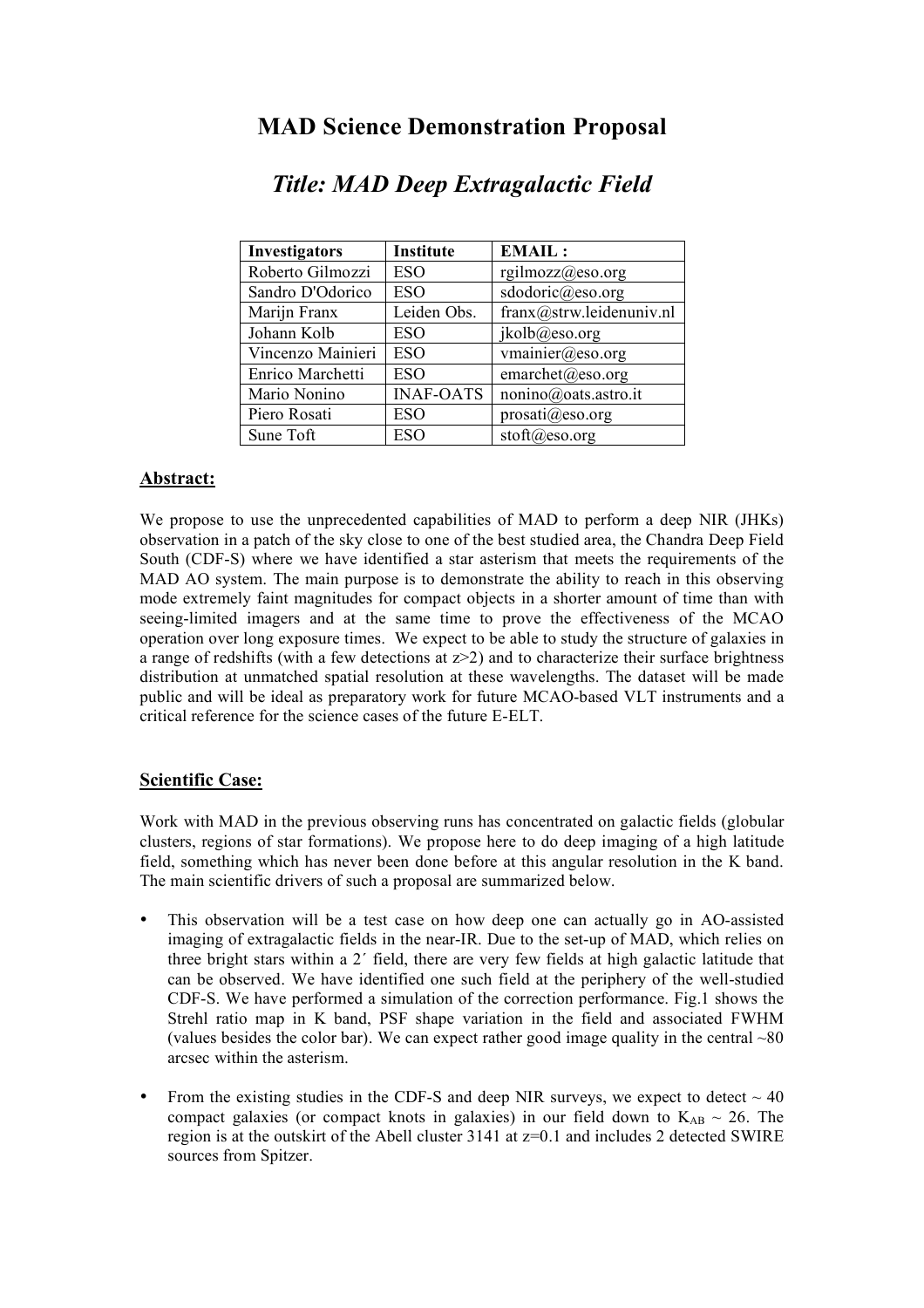We will get unique information on the structure of galaxies over a range of redshift to z~3. We will derive photometric redshifts initially from complementary observations in the B and I bands (see below). While the size of the field would not permit to get any statistically significant results, we will be able to test how deep AO data could be used to investigate how Galaxy structure correlate with physical properties (e.g. star formation rate, metallicity). Only recently using HST it has become possible to study such correlations at  $z \sim 2$ . We know from recent NIR observations at 8-10m telescopes the existence of a large population of z > 1 galaxies e.g *distant red galaxies* (DRGs, Franx et al. 2003) or *BzK* (Daddi et al. 2004). These selections are complementary to the Lyman break technique (Steidel & Hamilton 1993) that by construction is biased against objects obscured by gas or older and more quiescent systems that have formed the bulk of their stars at  $z > 4$ . Several analyses suggest that these NIR selected sources may make a substantial contribution to the stellar mass density at  $z > 2$ . Using the high spatial resolution of a deep MAD pointing, it will be possible to fit the 2D surface brightness distribution of galaxies at  $z > 2$ . This will allow to quantify the fraction of them that are best fitted by "exponential disk-like" surface brightness profiles or by "de Vaucouleurslike" profiles. Further, estimating the effective radius  $(r<sub>e</sub>)$  of such galaxies, one could derive the surface mass density  $(M_{star}/\pi r^2)$ . This quantity will allow a meaningful comparison with classes of local galaxies in order to establish an evolutionary track between  $z \sim 2.5$  and  $z = 0$ . Additionally, HST/NICMOS images of  $2 \le z \le 3$  galaxies have shown that a relevant  $($   $\sim$  40%) fraction of them have close faint or bright companions or asymmetries which indicate they could be in the process of minor or major mergers. The rest-frame optical images of these galaxies with MAD will allow studying the morphological properties of these distant galaxies at these wavelengths in unmatched details.

• This public dataset will be very useful to optimize the performance of future MCAO systems planned for 8m class telescopes that will have a much larger sky coverage thanks to multiple Laser Guide Stars. They will also provide a very useful reference for the science cases for the future E-ELT, several of which deeply rely on NIR imaging assisted by AO.

If this proposal is approved we plan to apply for 9 hours of DDT time to observe the same field in the B band (FORS1, 1 hours) and I band (FORS2, 7 hours). We estimate to be able to reach the following limiting magnitudes (seeing ~0.6-0.7 arcsec):  $B_{AB}$  (5 $\sigma$ , 1<sup>*''*</sup> radius) = 26.3 and  $I_{AB}$  (5 $\sigma$ , 1" radius) = 26.7. Together with the NIR magnitudes they will be used to derive photometric redshifts for the galaxies.

| Target     | RA<br>(2000) | <b>DEC</b><br>(2000) | Filter | Magnitudes | Total integration<br>time (sec) | Field<br>$(\arcsin)$ |
|------------|--------------|----------------------|--------|------------|---------------------------------|----------------------|
| <b>MAD</b> | 3:37:00.5    | $-28:08:23$          |        | 25.0       | 21,600                          | .1x1.1               |
| Deep Field |              |                      | п      | 24.6       | 18.000                          |                      |
|            |              |                      | Ks     | 24.0       | 18.000                          |                      |

### **Targets and integration time**

The field has been selected in order to have three bright stars within a field of view of 2´ as required by the system to achieve an effective correction.